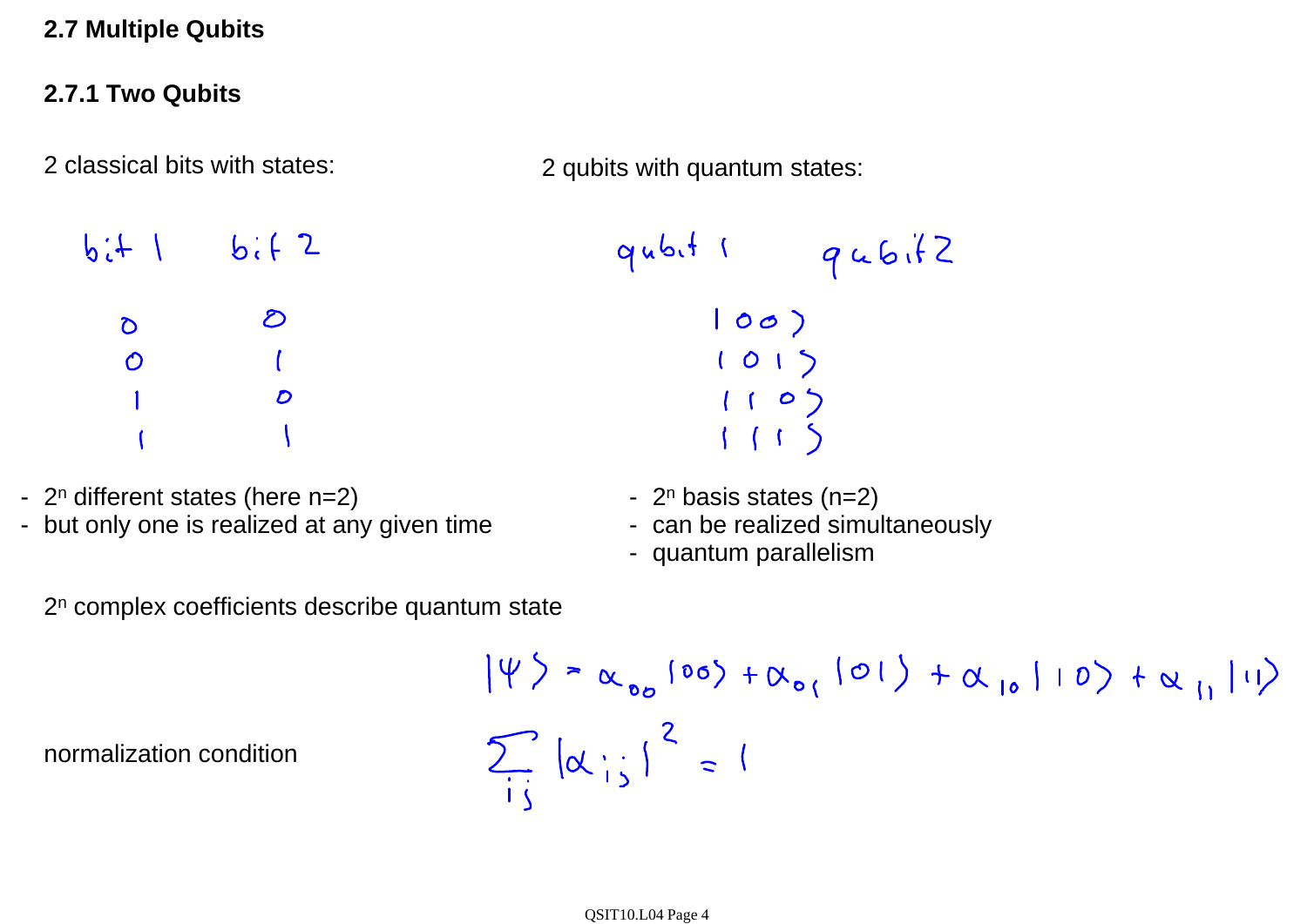### **2.7.2 Composite quantum systems**

**QM postulate:** The state space of a composite systems is the tensor product of the state spaces of the component physical systems. If the component systems have states  $\bf{v}_i$  the composite system state is

$$
(\psi) = (\psi_1) \otimes (\psi_2) \otimes ... \otimes (\psi_n)
$$

This is a product state of the individual systems.

example:  
\n
$$
|\psi_1\rangle = \kappa_1 |0\rangle + \beta_1 |1\rangle
$$
\n
$$
|\psi_2\rangle = \kappa_2 |0\rangle + \beta_2 |1\rangle
$$
\n
$$
-\phi \qquad |\psi\rangle = |\psi_1\rangle \otimes |\psi_2\rangle = |\psi_1 \psi_2\rangle
$$
\n
$$
= \kappa_1 \lambda_2 |00\rangle + \kappa_1 \beta_2 |01\rangle + |\beta_1 \nu_2 |10\rangle + |\beta_1 \beta_2 |11\rangle
$$

**exercise**: Write down the state vector (matrix representation) of two qubits, i.e. the tensor product, in the computational basis. Write down the basis vectors of the composite system.

there is no generalization of Bloch sphere picture to many qubits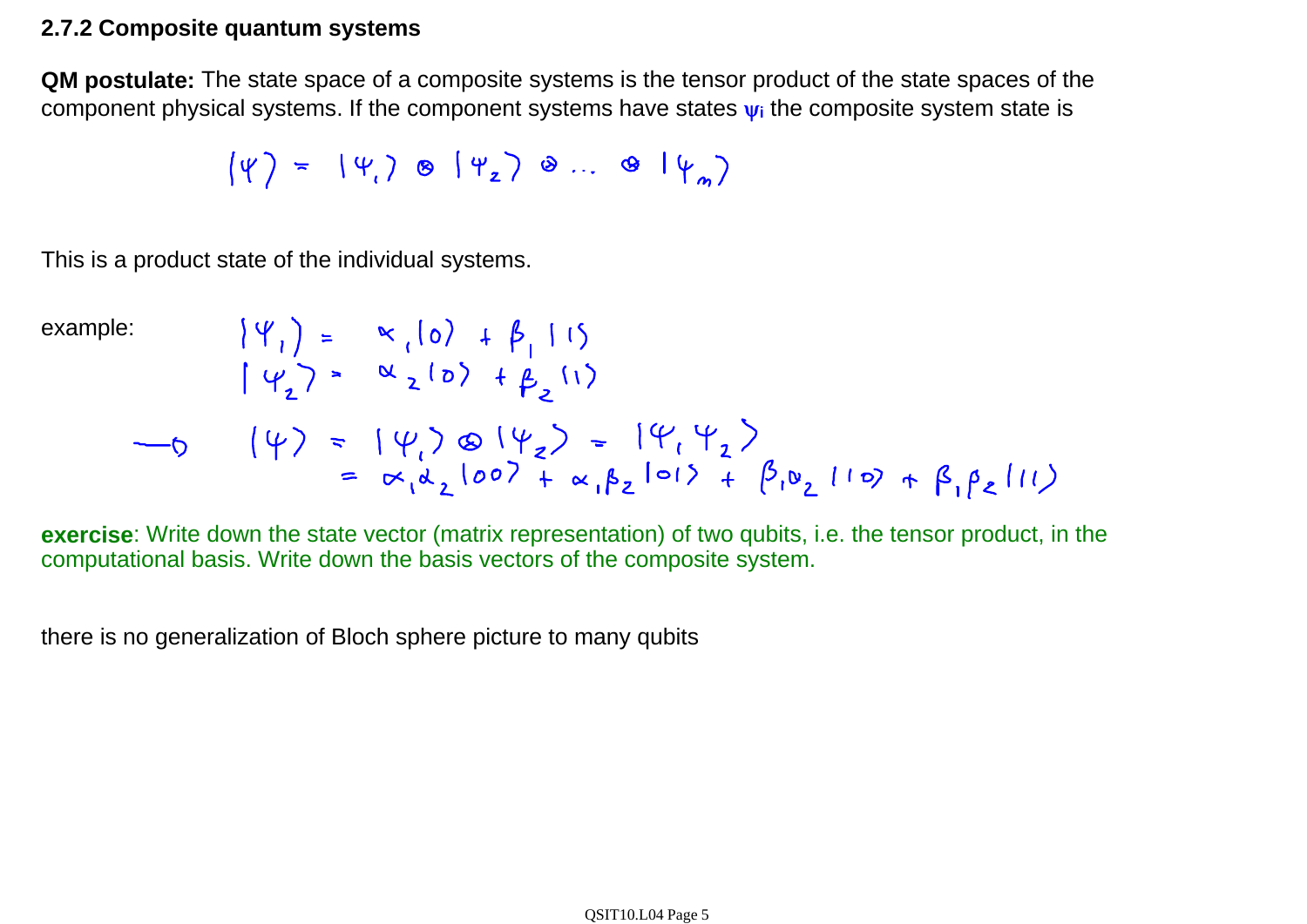## **2.7.3 A register of N quantum bits**



classical register:

- has 2<sup>N</sup> possible configurations
- but can store only 1 number

quantum register:

- has  $2^N$  possible basis states
- can store superpositions of all numbers simultaneously

### **Goal: Try to process superposition of numbers simultaneously in a quantum computer.**

• But what is needed to construct a quantum computer and how would it be operated?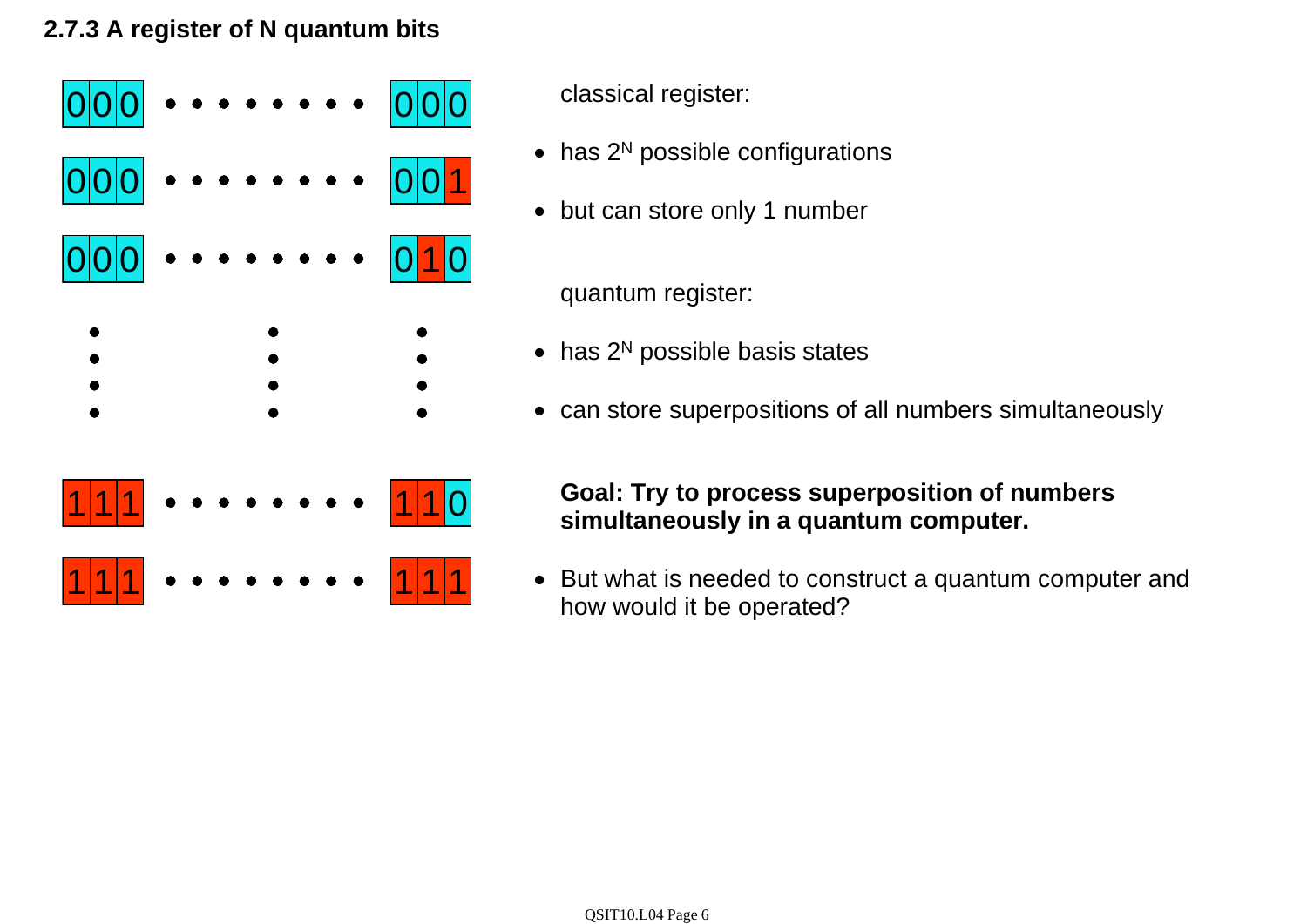### **2.7.4 Information content in multiple qubits**

- $2^n$  complex coefficients describe the state of a composite quantum system with n qubits
- Imagine to have 500 qubits, then  $2^{500}$  complex coefficients describe their state.
- How to store this state?
	- $\circ$  2<sup>500</sup> is larger than the number of atoms in the universe.
	- $\circ$  It is impossible in classical bits.
	- $\circ$  This is also why it is hard to simulate quantum systems on classical computers.
- A quantum computer would be much more efficient than a classical computer at simulating quantum systems.
- Make use of the information that can be stored in qubits for quantum information processing!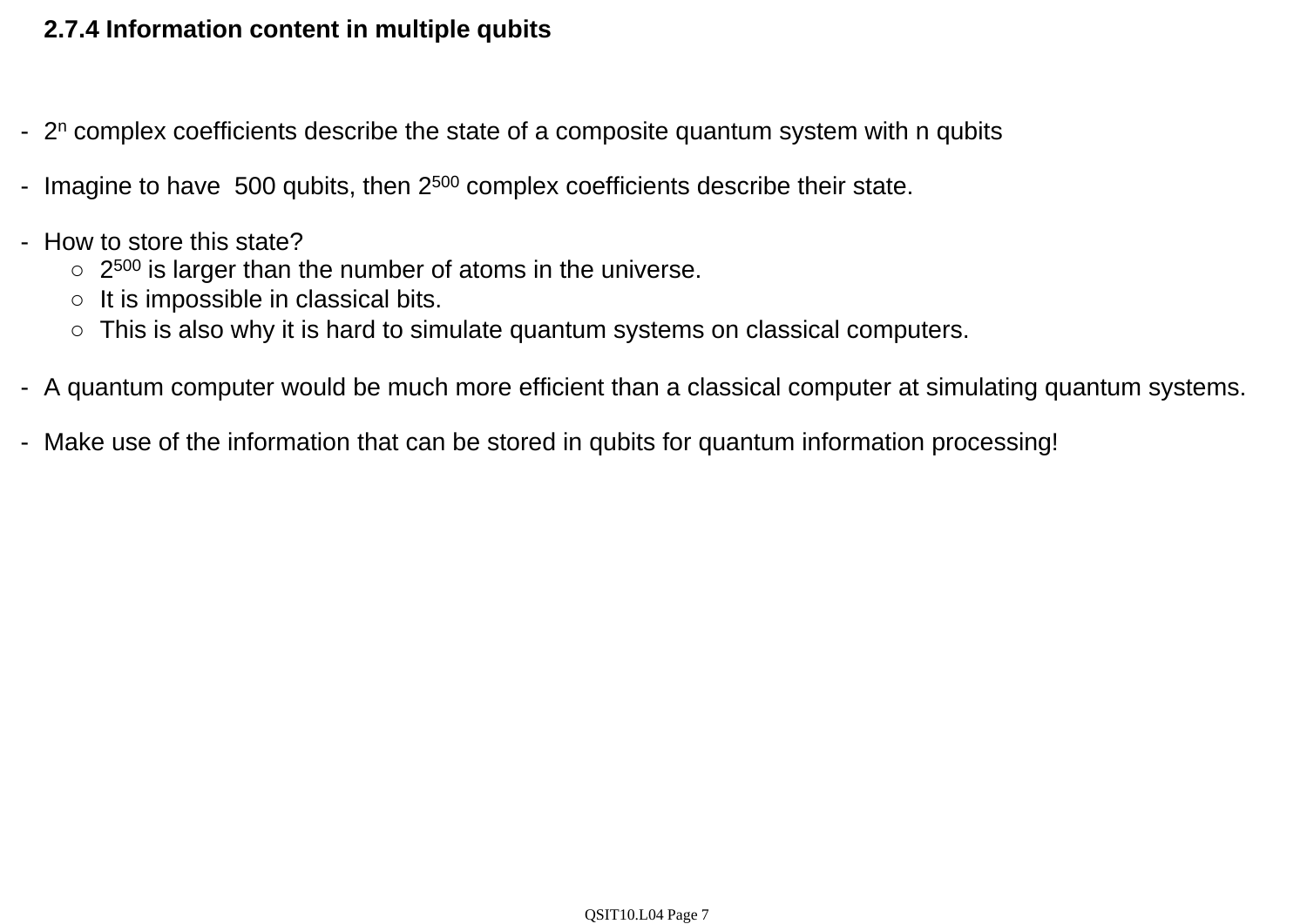# **What is special about a quantumm memory?**

# conventional memory:

quantum memory:





# 1 1 1 1 1 0 1 1 0 1 1 sequence of 11 bits:

2011 stores only one number:

 $(0+1)(0+1)(0+1)(0+1)(0+1)(0+1)$  $(0+1)(0+1)(0+1)(0+1)(0+1)$ sequence of 11 quantum bits:

stores all numbers from 1 to 2048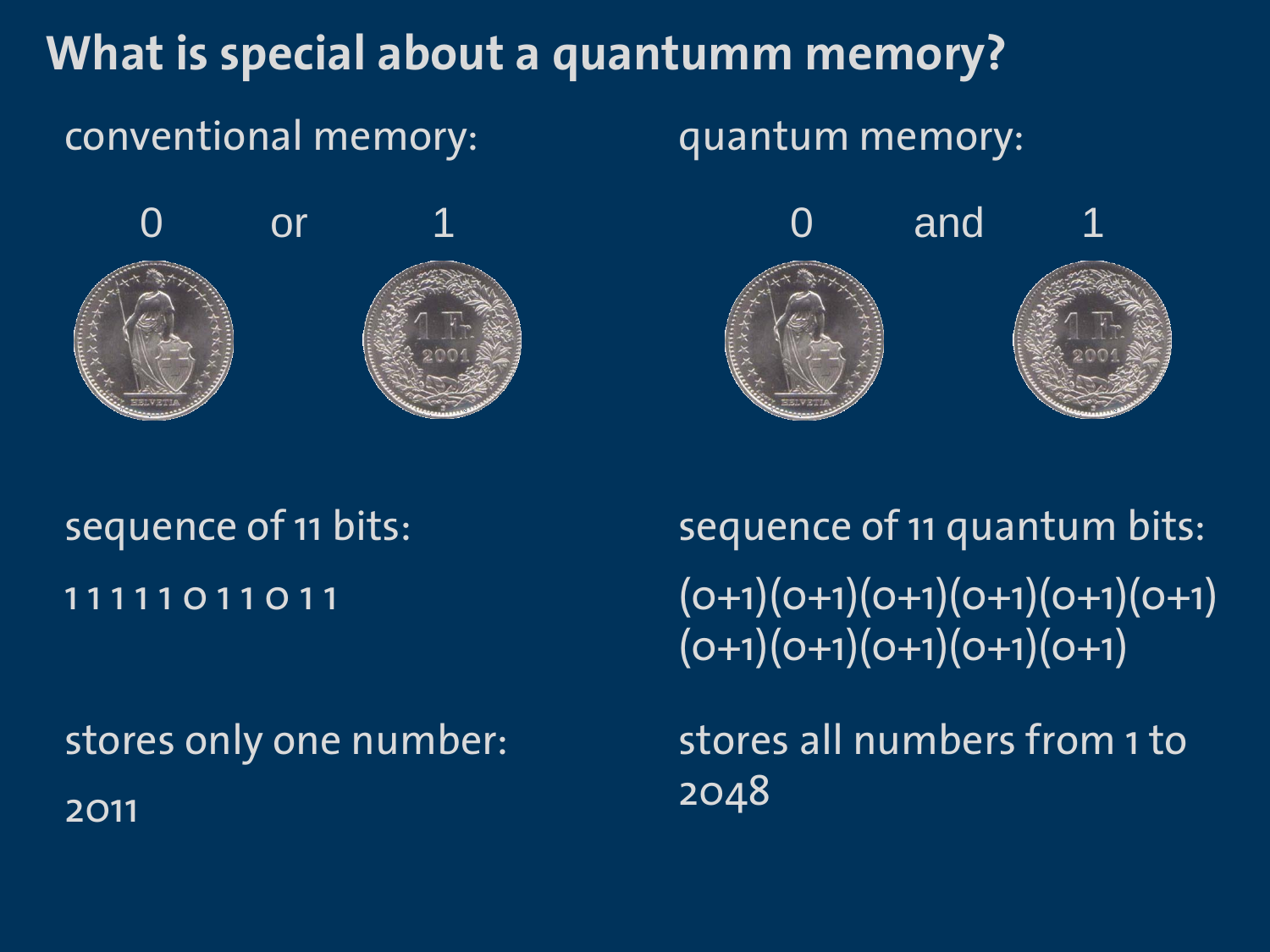# **A Vast Amount of Quantum Information**

Imagine 300 quantum bits!

stores all numbers from 1 to 203703597633448608626844568 8409378161051468393665936250 6361404493543812997633367061  $83397376 = 2.1090$ 

A number larger than the number of atoms in the universe.



Eidgenössische Technische Hochschule Zürich-Swiss Federal Institute of Technology Zurich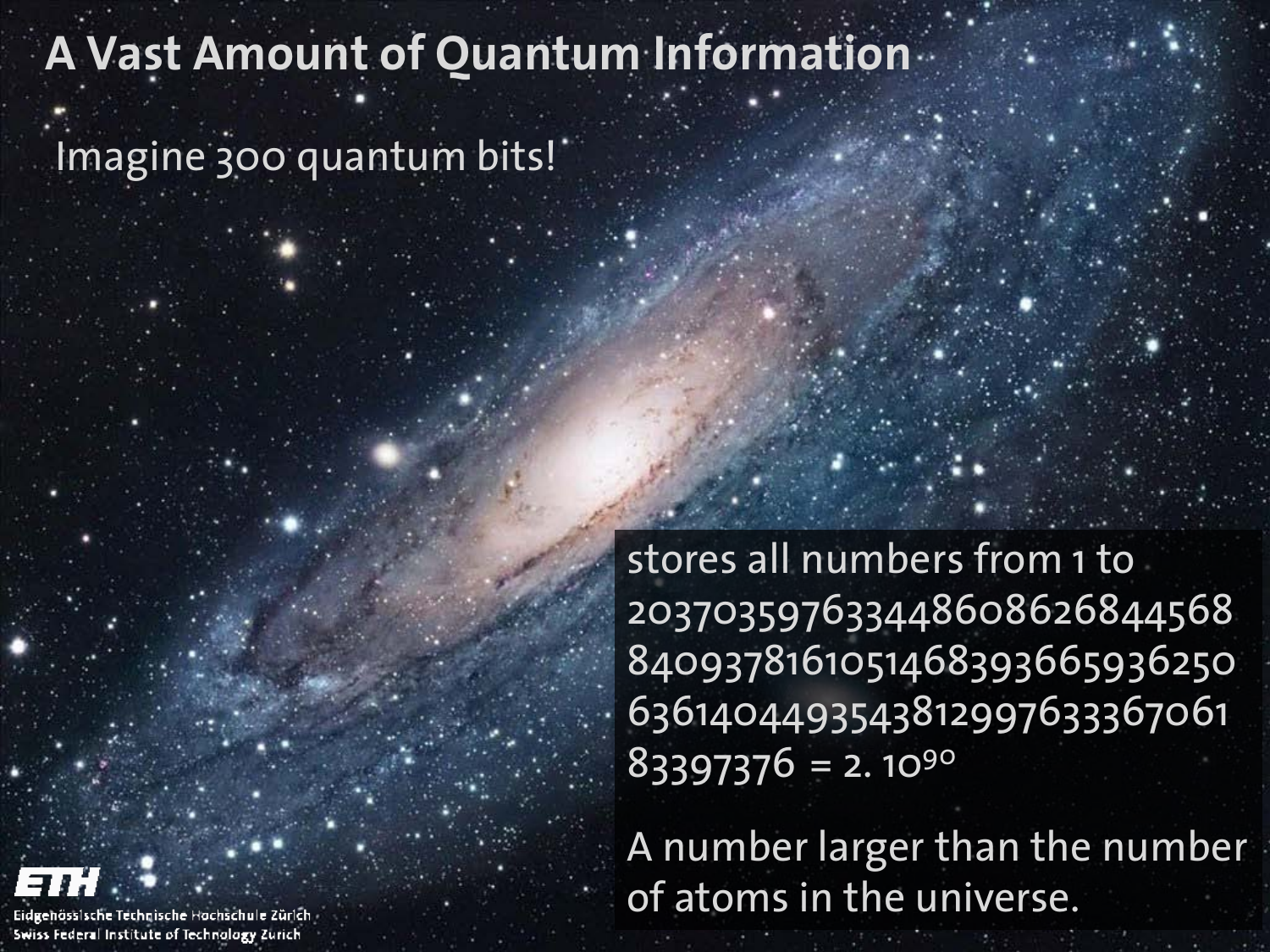### **2.7.5 Entanglement**

**Definition:** An **entangled state** of a composite system is a state that cannot be written as a product state of the component systems.

example: an entangled 2-qubit state (one of the Bell states)

$$
|\psi\rangle = \frac{1}{\sqrt{2}} (100\rangle + (11\rangle))
$$

What is special about this state? Try to write it as a product state!

$$
|\psi_1\rangle = \alpha_1|0\rangle + \beta_1|1\rangle \qquad |\psi_2\rangle = \alpha_2|0\rangle + \beta_2|1\rangle
$$
  
\n
$$
|\psi_1\psi_2\rangle = \alpha_1\alpha_2|00\rangle + \alpha_1\beta_2|01\rangle + \beta_1\alpha_2|10\rangle + \beta_1\beta_2|11\rangle
$$
  
\n
$$
|\psi_1\rangle \doteq |\psi_1\psi_2\rangle \qquad \Rightarrow \alpha_1\alpha_2 = \frac{1}{12} \wedge \beta_1 \beta_2 = \frac{1}{12} \Rightarrow \alpha_1\beta_2 \neq 0
$$
  
\n
$$
\wedge \alpha_2 \beta_1 \neq 0
$$

It is not possible! This state is special, it is entangled!

Use this property as a resource in quantum information processing:

- super dense coding
- teleportation
- error correction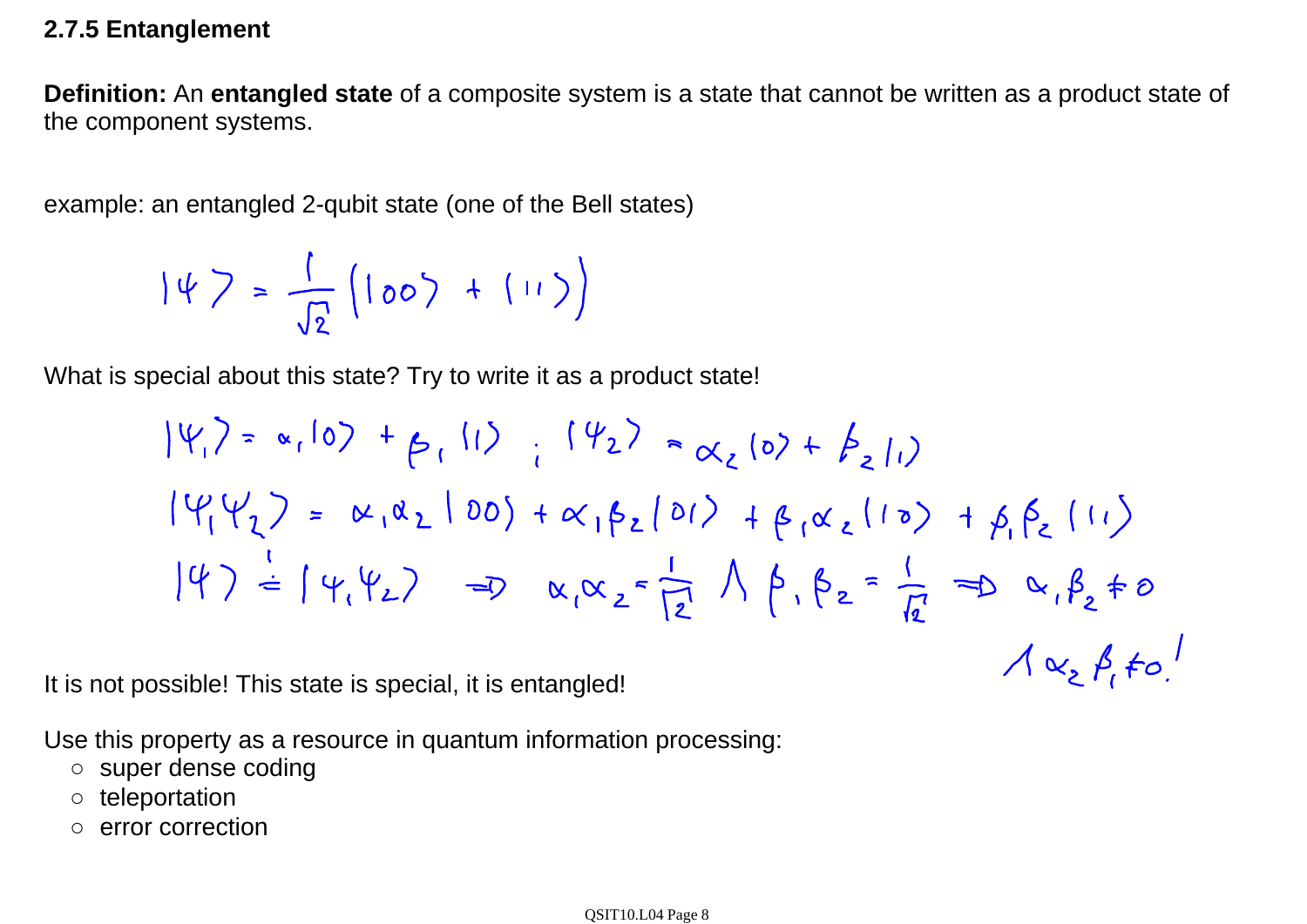**2.7.5 Measurement of a single qubit in an entangled state**

$$
|\psi\big>=\frac{1}{V_{\Sigma}}\left(\left(\infty\right)+\left|\left|\left|\right|\right\rangle\right)\right)
$$

measurement of first qubit:

$$
\rho_1(0) = \langle \psi | (n_0 a \underline{\tau})^+ (n_0 a \underline{\tau}) | \psi \rangle = \frac{1}{\sqrt{2}} \langle 00 | \frac{1}{\sqrt{2}} | 00 \rangle = \frac{1}{2}
$$

post measurement state:

$$
|\psi'\rangle = \frac{(M_{0}8I)V\psi}{\sqrt{p_{1}(0)}} = \frac{\frac{1}{\sqrt{2}}100}{\frac{1}{\sqrt{2}}}
$$
 = (00)

measurement of qubit two will then result with certainty in the same result:

$$
P_{2}(0) = \langle \psi^{1} | (I \otimes M_{0})^{T} (I \otimes M_{0}) | \psi^{1} \rangle = 1
$$

The two measurement results are **correlated**!

- Correlations in quantum systems can be stronger than correlations in classical systems.
- ○This can be generally proven using the **Bell inequalities** which will be discussed later.
- Make use of such correlations as a **resource** for information processing
	- super dense coding, teleportation, error corrections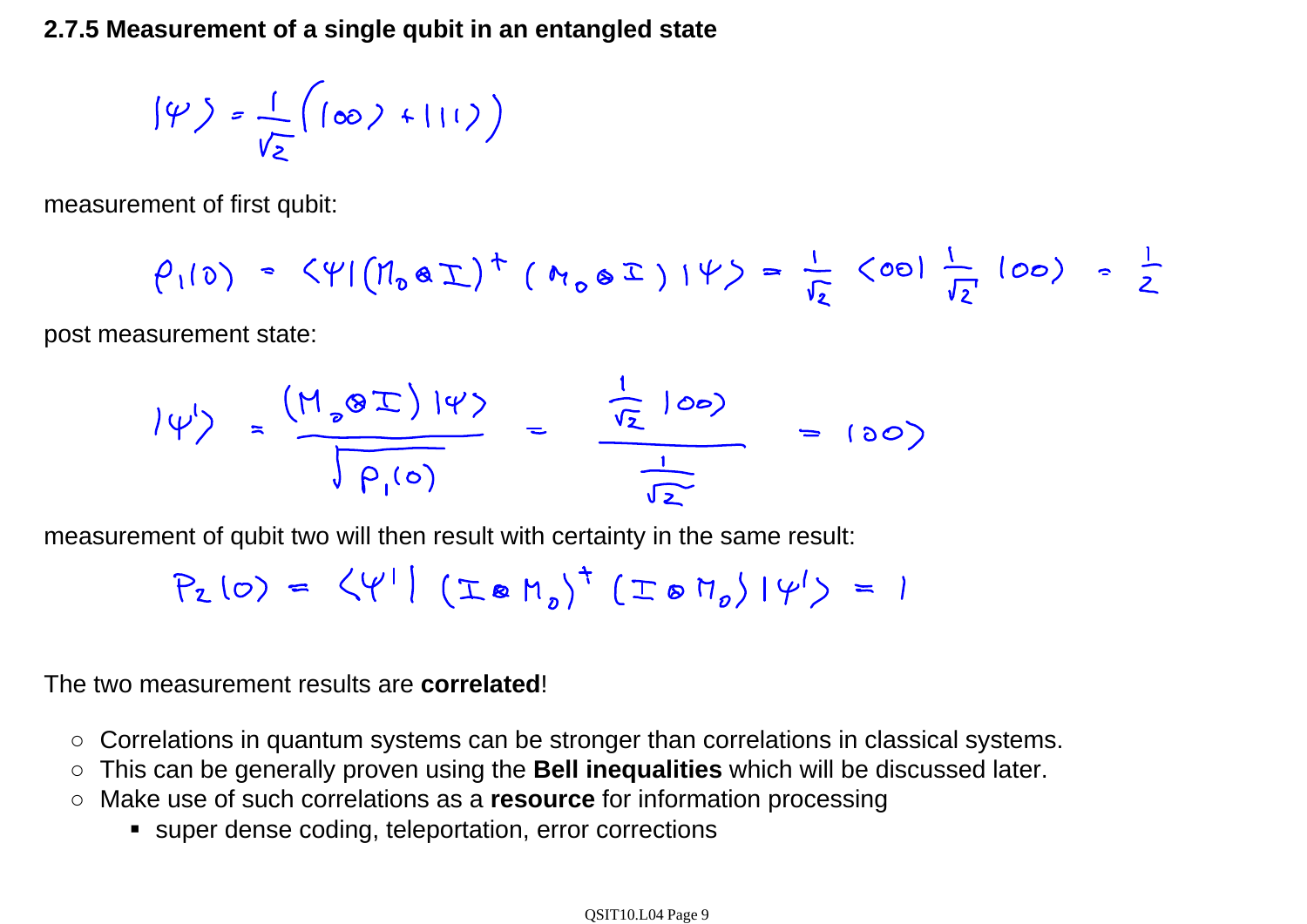### **2.7.6 Super Dense Coding**

**task**: Try to transmit two bits of classical information between Alice (A) and Bob (B) using only one qubit.

○ As Alice and Bob are living in a quantum world they are allowed to use one pair of entangled qubits that they have prepared ahead of time.

### **protocol**:

A) Alice and Bob each have one qubit of an entangled pair in their possession

$$
(4) = \sqrt{2} (100)+111)
$$

B) Alice does a quantum operation on her qubit depending on which 2 classical bits she wants to communicate

C) Alice sends her qubit to Bob

D) Bob does one measurement on the entangled pair

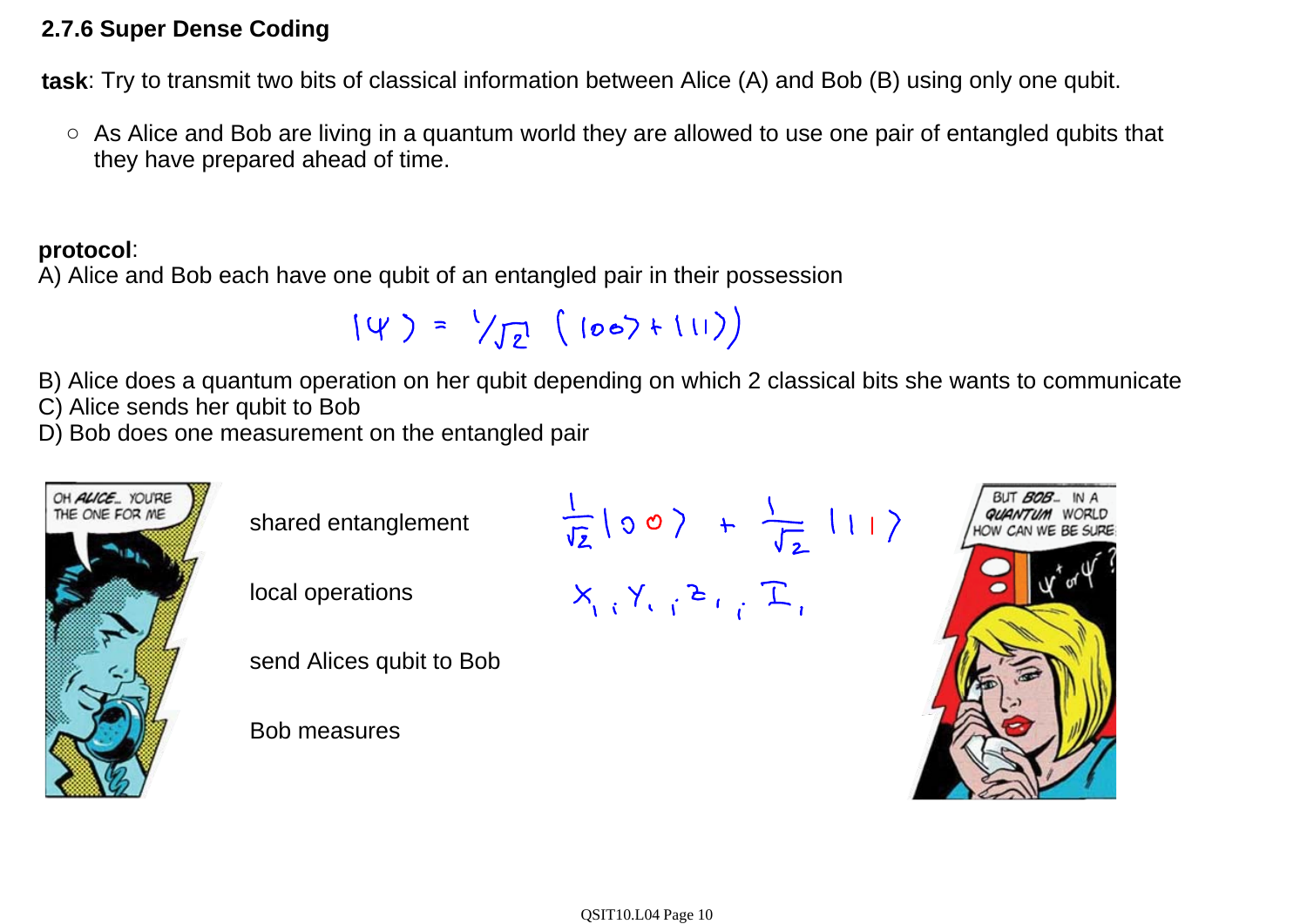| bits to be<br>transferred: | Alice's<br>operation        | resulting 2-qubit state                                                                                                     | Bob's<br>measurement        |
|----------------------------|-----------------------------|-----------------------------------------------------------------------------------------------------------------------------|-----------------------------|
| OO                         |                             | $T_{1} \psi\rangle = \frac{1}{\sqrt{2}} (1007 + 111)$                                                                       | measure<br>in Bell<br>basis |
| $\delta$ (                 | $\mathcal{Z}_{\mathcal{C}}$ | $Z_{1} \psi\rangle = \frac{1}{\sqrt{2}} \left(  \cos \theta -  \theta  \right)$                                             |                             |
| $\overline{O}$             | $X_{1}$                     | $X_{1}(\psi) - \frac{1}{\sqrt{2}} (10) + 01)$                                                                               |                             |
| l l                        | $\frac{1}{1}$ $\frac{1}{2}$ | $\frac{1}{2}$ $\left\langle \frac{1}{2} \right\rangle = \frac{1}{2}$ $\left\langle \frac{1}{2} \right\rangle - \frac{1}{2}$ |                             |

- all these states are entangled (try!)
- they are called the Bell states

### **comments:**

- two qubits are involved in protocol BUT Alice only interacts with one and sends only one along her quantum communications channel
- two bits cannot be communicated sending a single classical bit along a classical communications channel

original proposal of super dense coding: Charles H. Bennett and Stephen J. Wiesner, Communication via one- and two-particle operators on Einstein-Podolsky-Rosen states, **Phys. Rev. Lett. 69, 2881(1992)**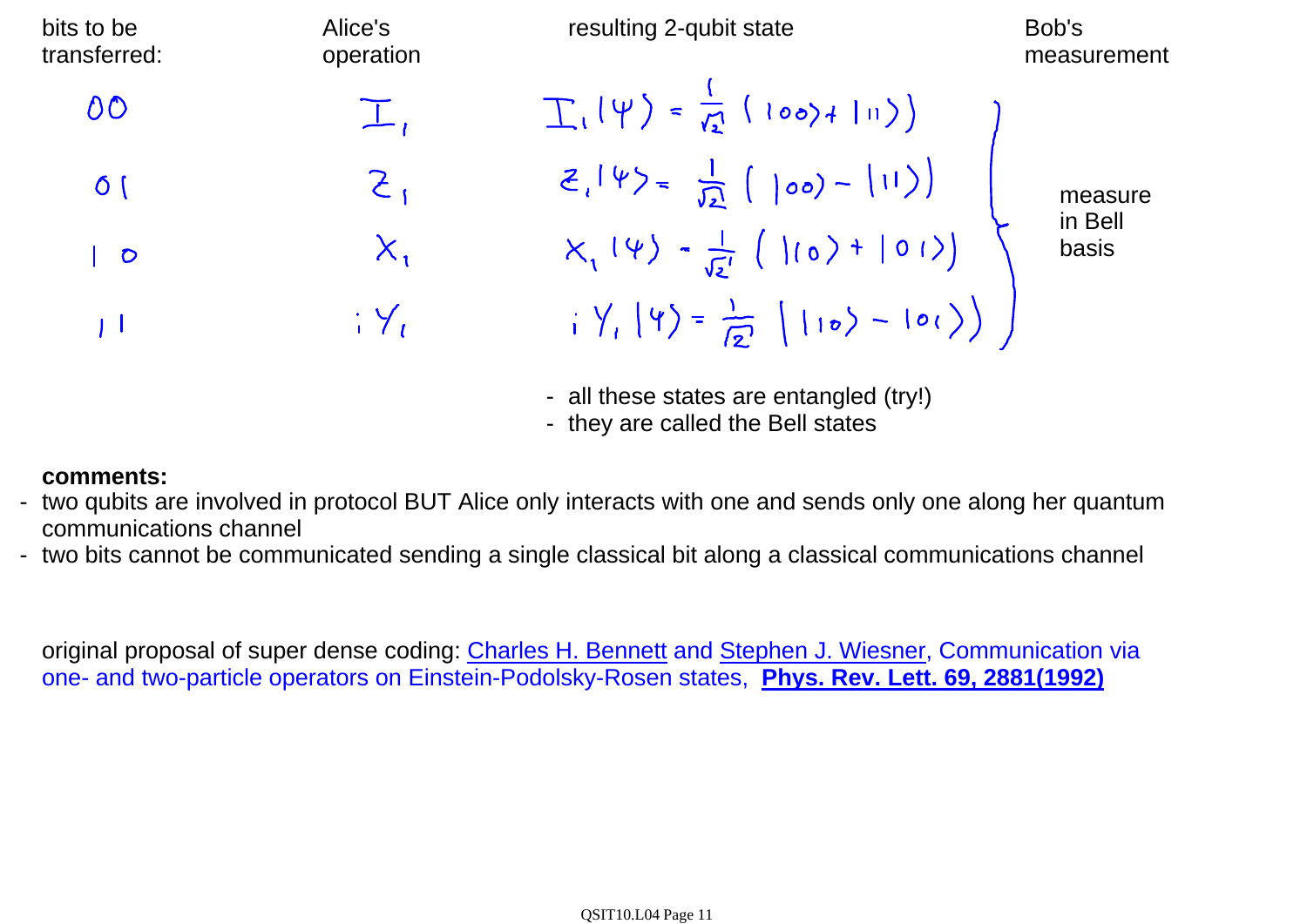### **2.7.7 Experimental demonstration of super dense coding using photons**

Generating polarization entangled photon pairs using **Parametric Down Conversion**:

## parametric down-conversion

- 1 UV-photon  $\rightarrow$  2 "red" photons
- conservation of

energy momentum  $\omega_p = \omega_s + \omega_i$  $\vec{k}_p = \vec{k}_s + \vec{k}_i$ 

• Polarisationskorrelationen (typ II)

optically nonlinear medium: BBO  $(BaB<sub>2</sub>O<sub>4</sub>)$ beta barium borate



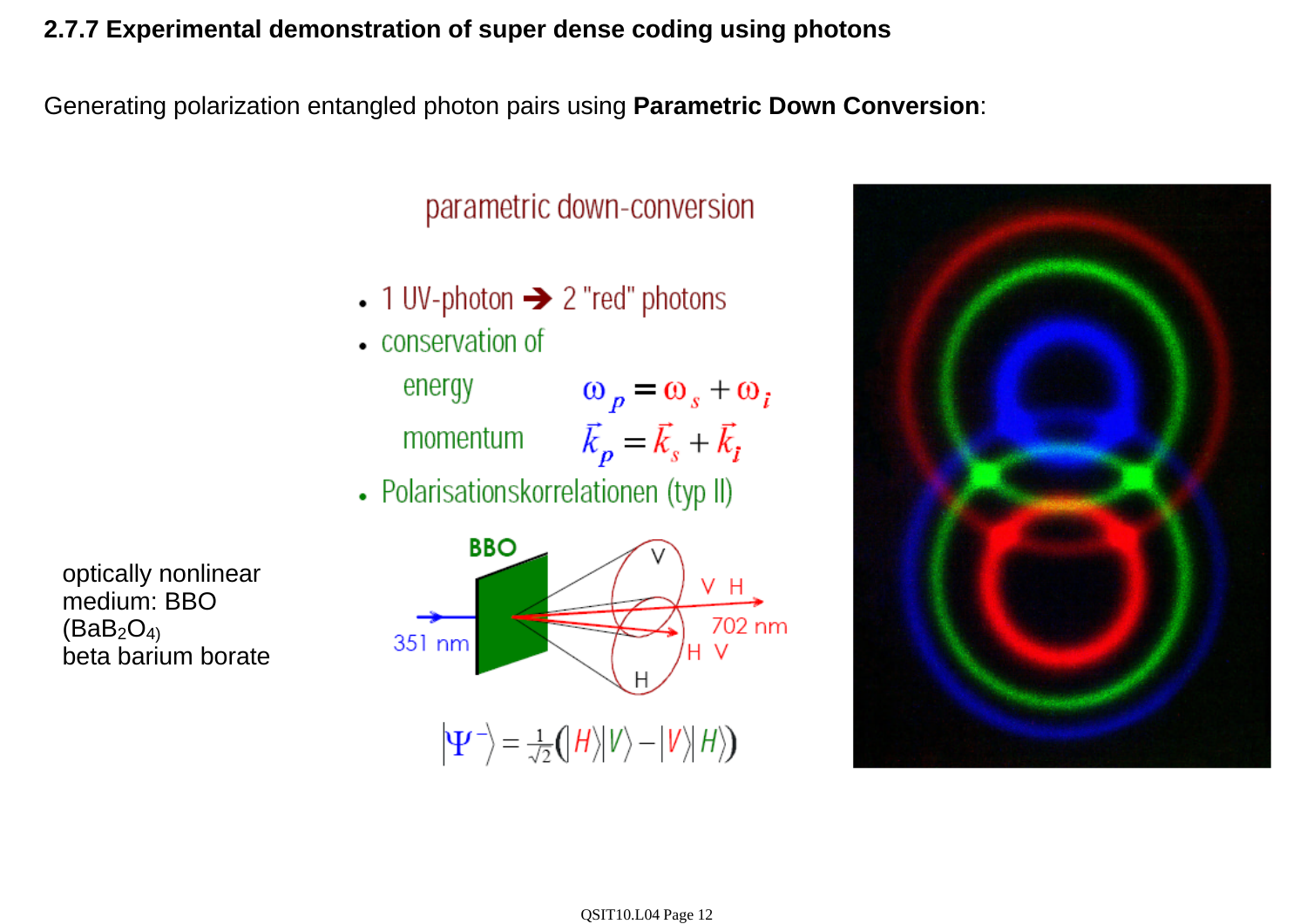

**V** = vertical polarization

Klaus Mattle, Harald Weinfurter, Paul G. Kwiat, and Anton Zeilinger, Dense coding in experimental quantum communication, Phys. Rev. Lett.76, 4656 (1996)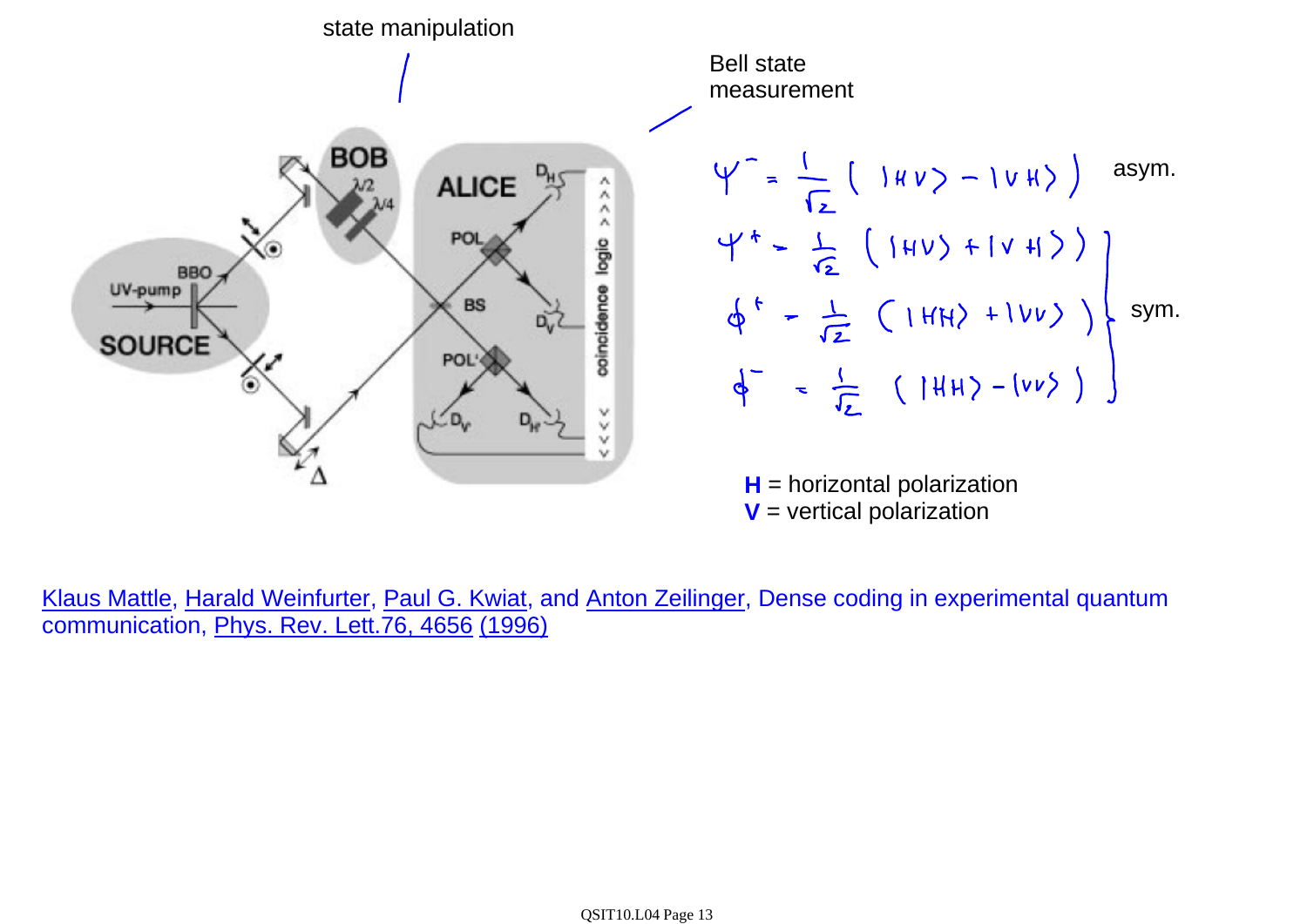**2.8 Two Qubit Quantum Logic Gates**

**2.8.1 The controlled NOT gate (CNOT)**



### **comparison with classical gates**:

- XOR is not reversible
- CNOT is reversible (unitary)

### **Universality of controlled NOT**:

Any multi qubit logic gate can be composed of CNOT gates and single qubit gates X,Y,Z.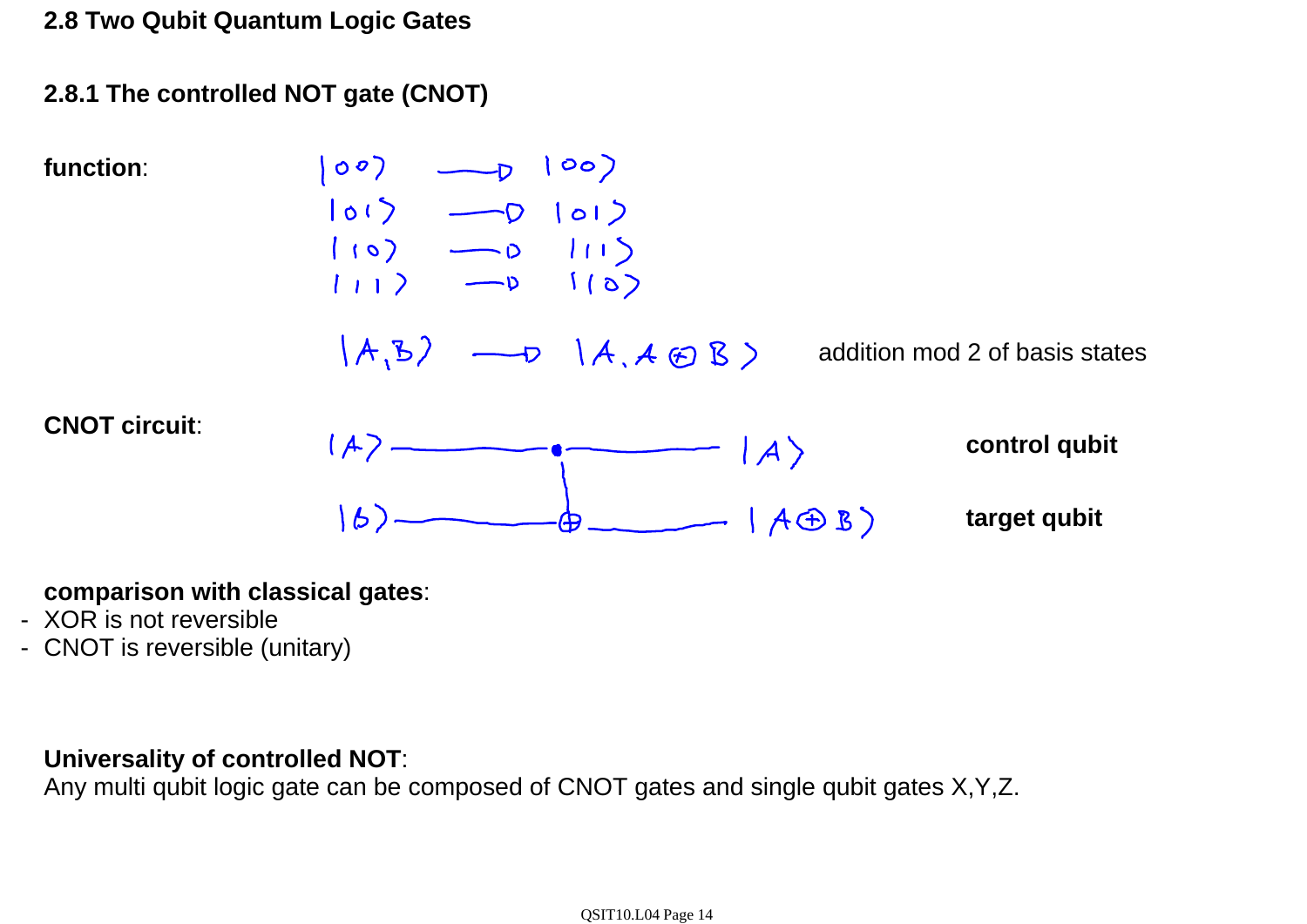2.8.2 **Application of CNOT: generation of entangled states (Bell states)**



**exercise**: Write down the unitary matrix representations of the CNOT in the computational basis with qubit 1 being the control qubit. Write down the matrix in the same basis with qubit 2 being the control bit.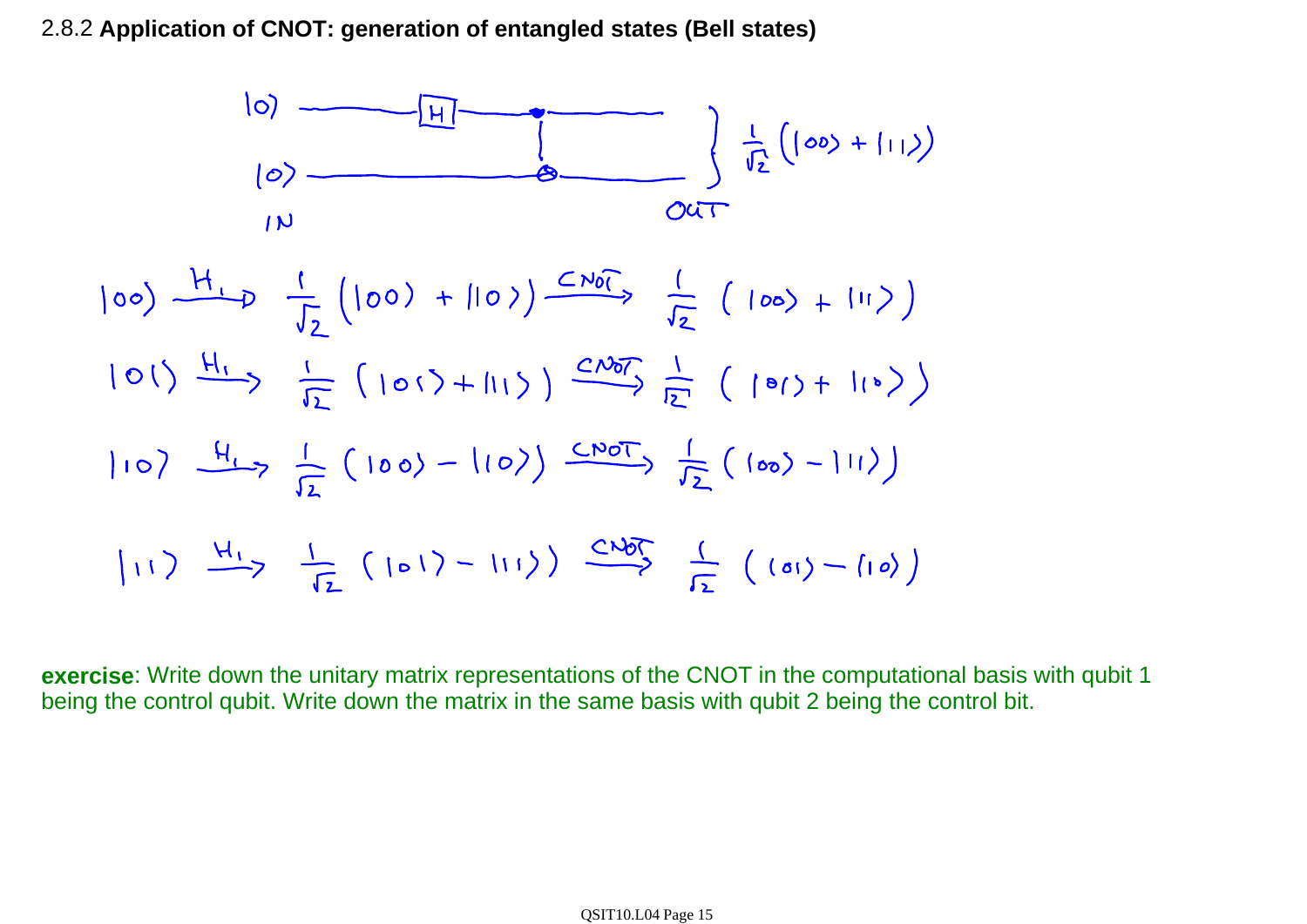## **2.8.3 Implementation of CNOT using the Ising interaction**

Ising interaction: pair wise spin interaction

generic two-qubit interaction:

$$
H = -3 \hat{z}_1 \hat{z}_2
$$

J > 0: ferromagnetic coupling  
\n
$$
E \uparrow + \frac{1}{3}
$$
 (11) or (11)  
\n $- \frac{1}{3}$  (11) or (11)  
\n $2$ -qubit unitary evolution:  
\n $C(\uparrow) = e^{-\frac{\sqrt{6}}{2}} \stackrel{\sqrt{6}}{=} \frac{2}{3} \stackrel{\sqrt{2}}{=} \frac{1}{3}$ 

BUT this does not realize a CNOT gate yet. Additionally, single qubit operations on each of the qubits are required to realize a CNOT gate.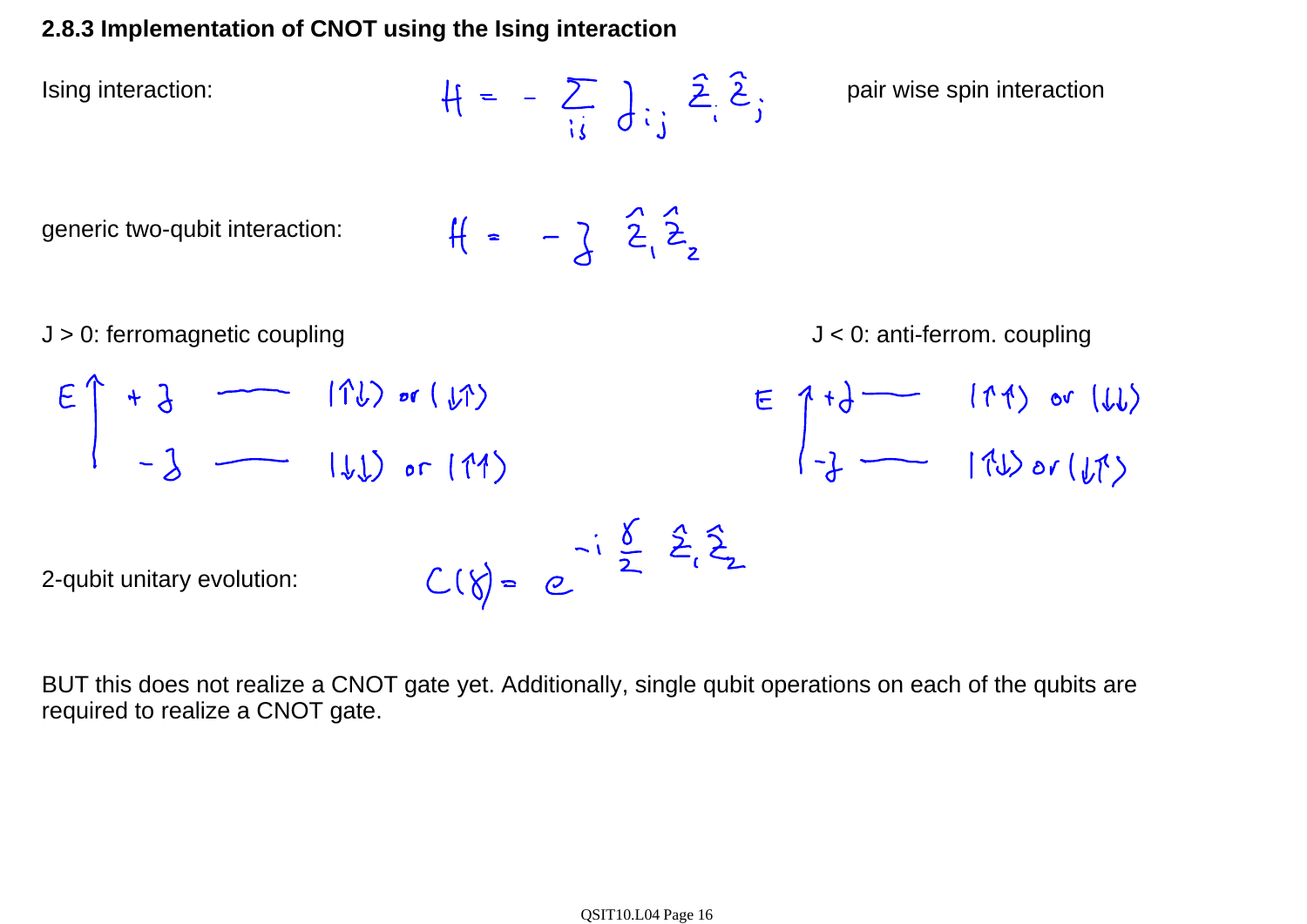### **CNOT realization with the Ising-type interaction**

CNOT - unitary:

$$
C_{\gamma_{0T}} = e^{-i\frac{3\pi}{4}} R_{\chi_2}(\frac{3\pi}{2}) C(\frac{5\pi}{2}) R_{22}(\frac{\pi}{2}) R_{\chi_2}(\frac{\pi}{2}) R_{22}(\frac{\pi}{2}) R_{\chi}(\frac{\pi}{2}) C(\frac{3\pi}{2})
$$

circuit representation:



Any physical two-qubit interaction that can produce entanglement can be turned into a universal two-qubit gate (such as the CNOT gate) when it is augmented by arbitrary single qubit operations.

Bremner et al., *Phys. Rev. Lett.* **89**, 247902 (2002)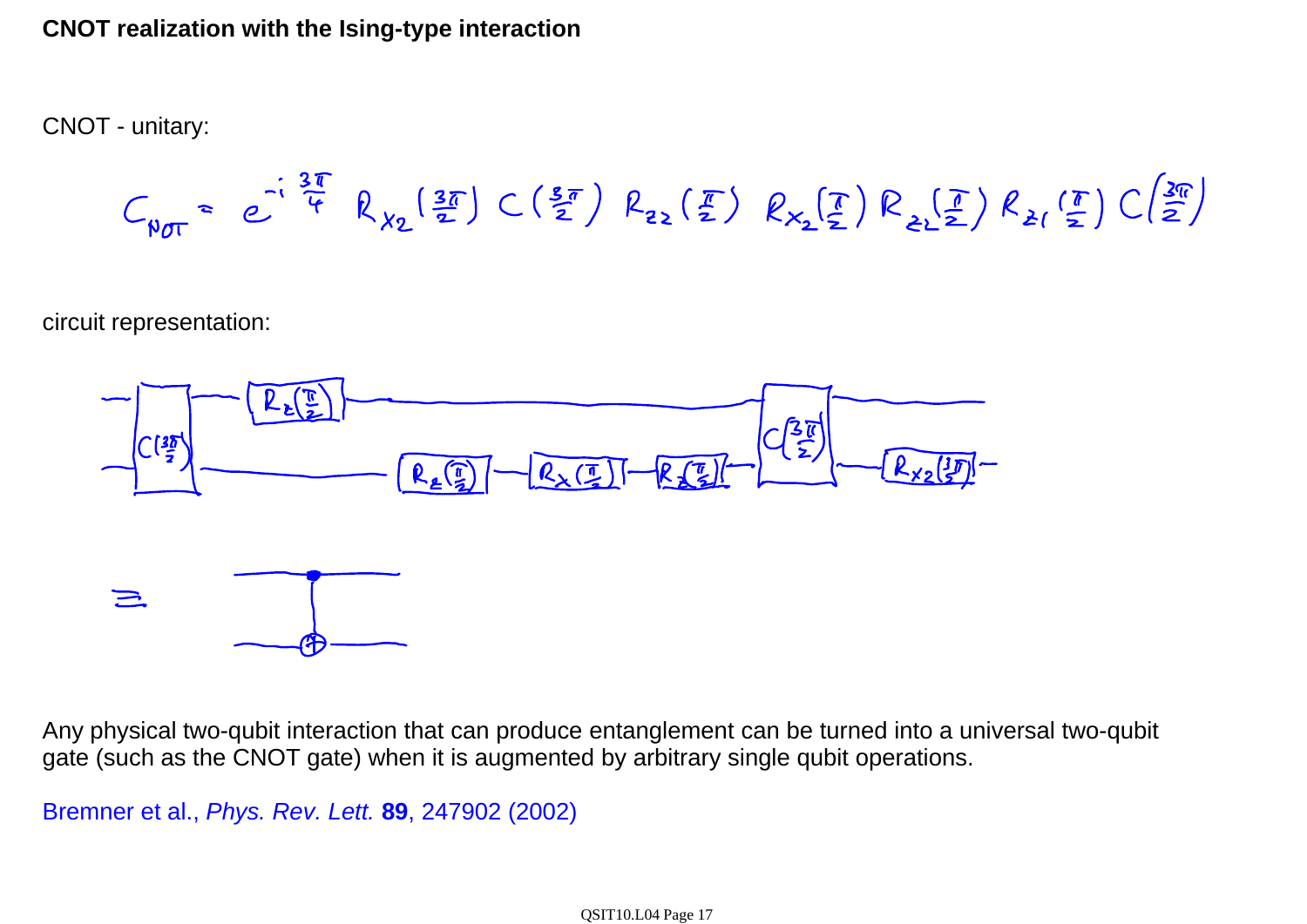### **2.9 Quantum Teleportation**

**Task:** Alice wants to transfer an unknown quantum state w to Bob only using one entangled pair of qubits and **classical information** as a resource.

### **note**:

- Alice does not know the state to be transmitted
- Even if she knew it the classical amount of information that she would need to send would be infinite.

### The **teleportation circuit**:



original article: Bennett, C. H. et al., Teleporting an unknown quantum state via dual classical and Einstein-Podolsky-Rosen channels, *Phys. Rev. Lett.* **70**, 1895-1899 (1993)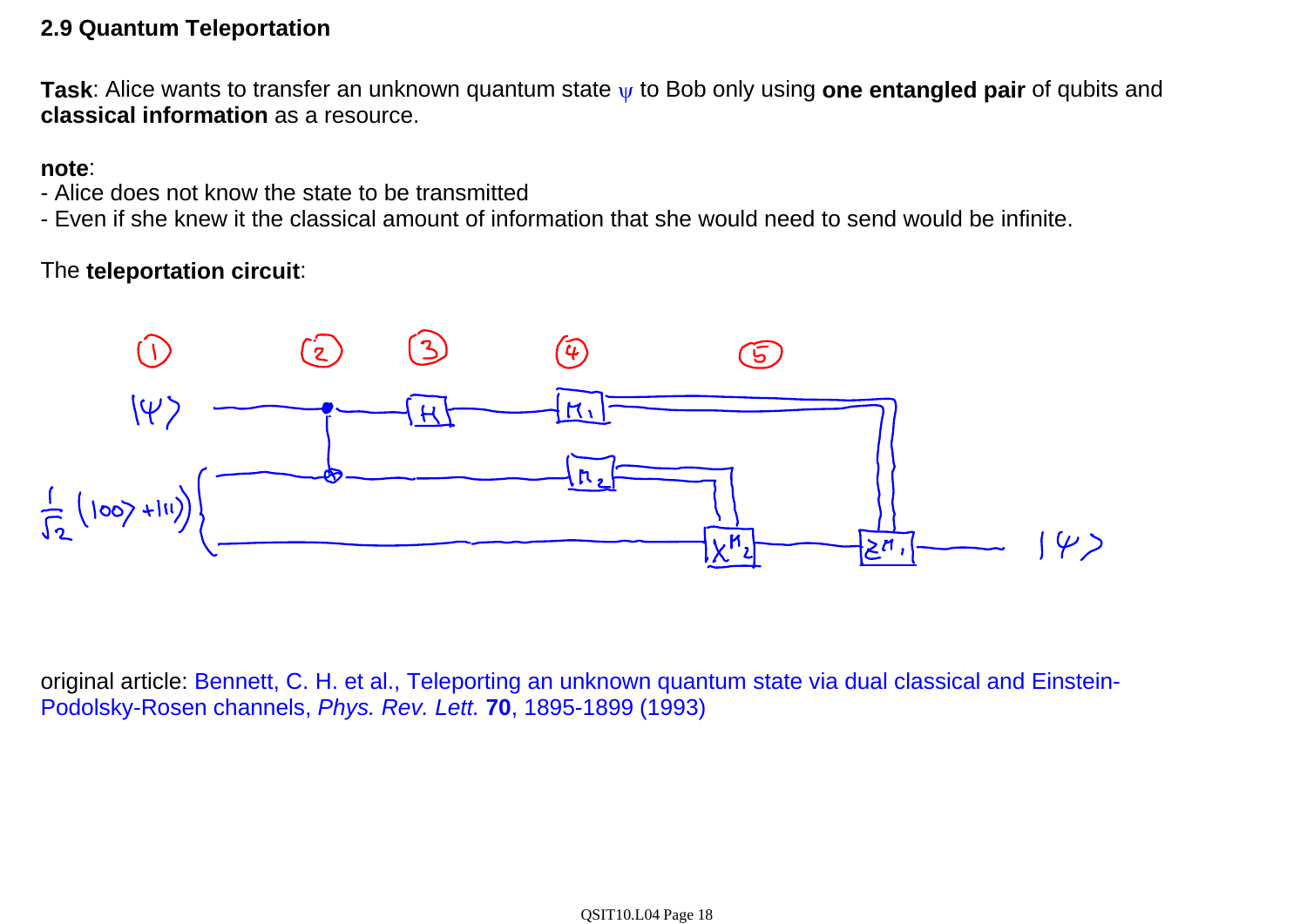2.9.1 How does it work?

$$
\text{(1)} \quad | \psi \rangle \otimes \frac{1}{\sqrt{2}} (|00\rangle + |11\rangle) = \frac{1}{\sqrt{2}} (\propto |000\rangle + \propto |01\rangle + \beta |100\rangle + \beta |11\rangle)
$$

CNOT between qubit to be teleported and one bit of the entangled pair:

$$
\frac{CD_{0}+2}{\sqrt{2}}\frac{1}{\sqrt{2}}\left(\alpha log_{2}+ \alpha log_{11}+\beta log_{2}+\beta log_{2}+\beta
$$

Hadamard on qubit to be teleported:

$$
\frac{41}{2} [ (100) (\alpha 10) + (01) + 110) (\alpha 10) - (\beta 11)]
$$
  
+101)  $(\alpha 11) + (\beta 10) + 111) (\alpha 11) - (\beta 10)$ 

measurement of qubit 1 and 2, classical information transfer and single bit manipulation on target qubit 3:

$$
\frac{\mu_1 \circ H_2}{\rho_{10} - \frac{L}{4}} = \frac{(\varphi_3)}{(\varphi_3)} = \alpha |0\rangle + \beta |1\rangle
$$
\n
$$
\frac{P_{10} - \frac{L}{4}}{\rho_{10} - \frac{L}{4}} = \frac{(\varphi_3)}{(\varphi_3)} = \alpha |0\rangle - \beta |1\rangle
$$
\n
$$
\frac{P_{20}}{\rho_{00}} = \frac{1}{4} = \frac{(\varphi_3)}{(\varphi_3)} = \alpha |1\rangle + \beta |0\rangle
$$
\n
$$
\frac{X_2}{\rho_{00}} = \frac{1}{4} = \frac{1}{4} = \frac{|\psi_3\rangle}{(\varphi_3)} = \alpha |1\rangle - \beta |0\rangle
$$

QSIT10.L04 Page 19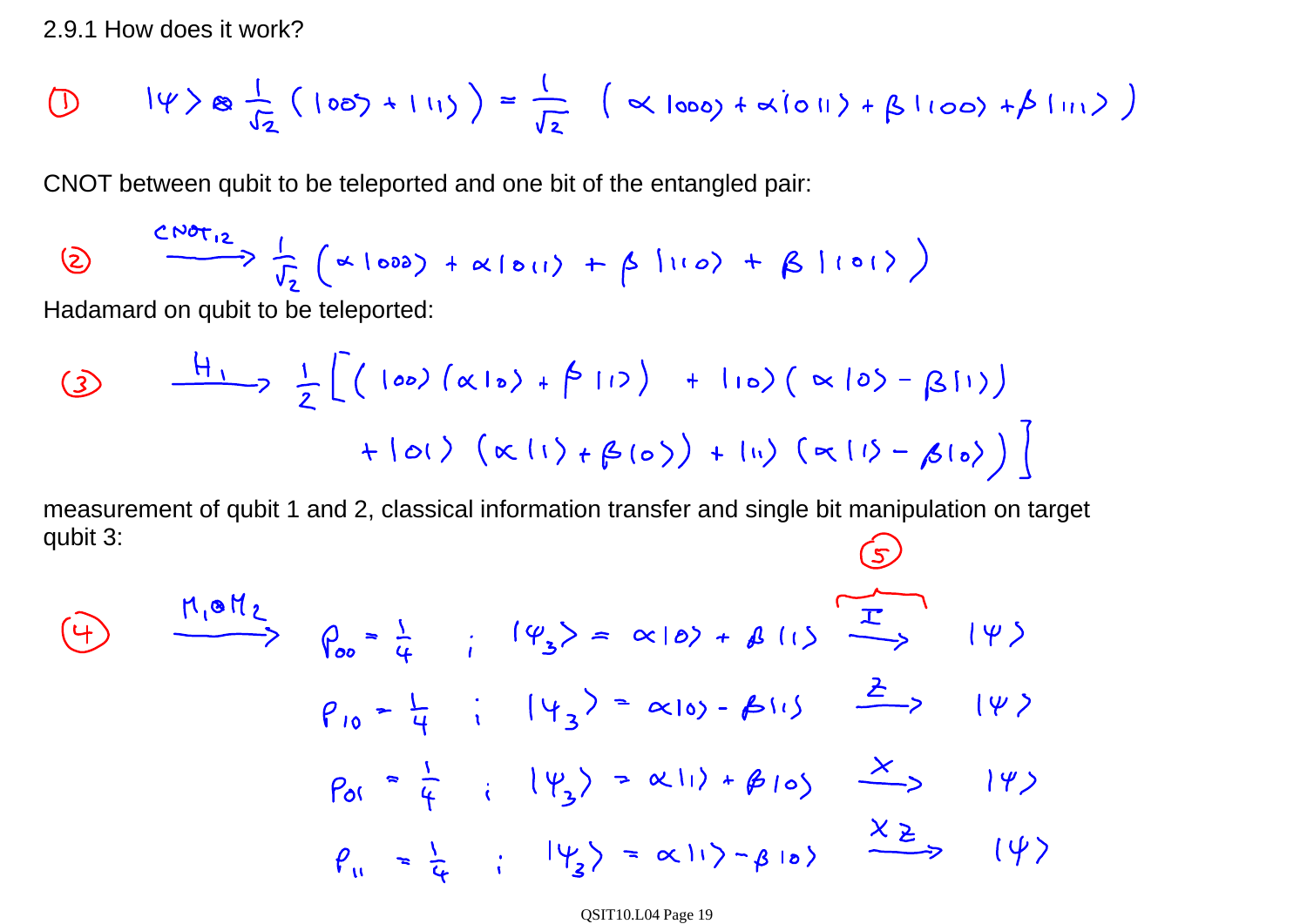**2.9.2 (One) Experimental Realization of Teleportation using Photon Polarization:**





- parametric down conversion (PDC) source of entangled photons
- qubits are polarization encoded

Dik Bouwmeester, Jian-Wei Pan, Klaus Mattle, Manfred Eibl, Harald Weinfurter, Anton Zeilinger, Experimental quantum teleportation *Nature* **390**, 575 (1997)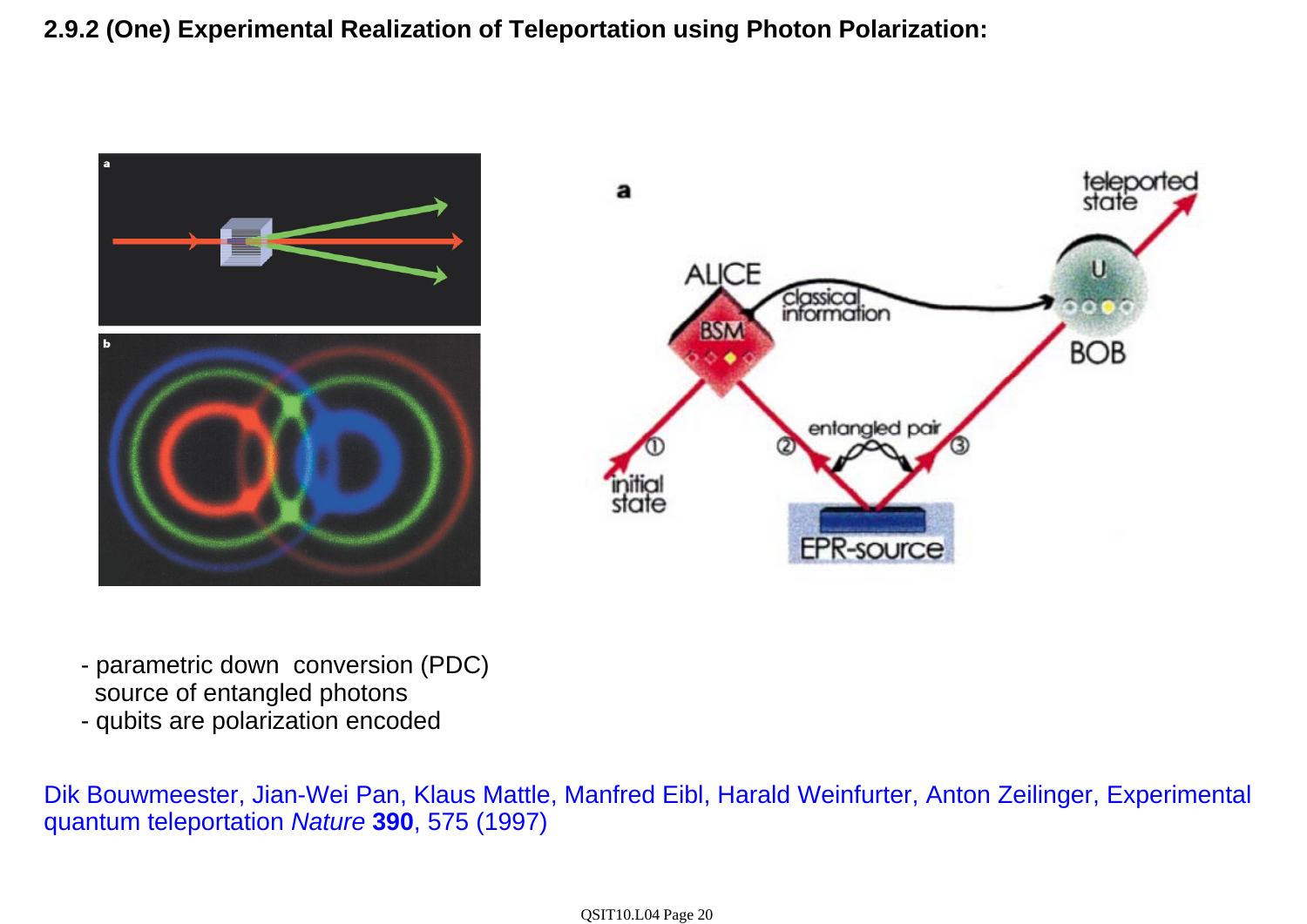### **Experimental Implementation**

start with states

$$
|\psi_1\rangle = \propto |f\rangle + \beta |v\rangle
$$
  

$$
|\psi_{23}\rangle = \frac{1}{\sqrt{2}} (|\psi_1\rangle - |\psi_1\rangle)
$$

combine photon to be teleported (1) and one photon of entangled pair (2) on a 50/50 beam splitter (BS) and measure (at Alice) resulting state in Bell basis.

analyze resulting teleported state of photon (3) using polarizing beam splitters (PBS) single photon detectors